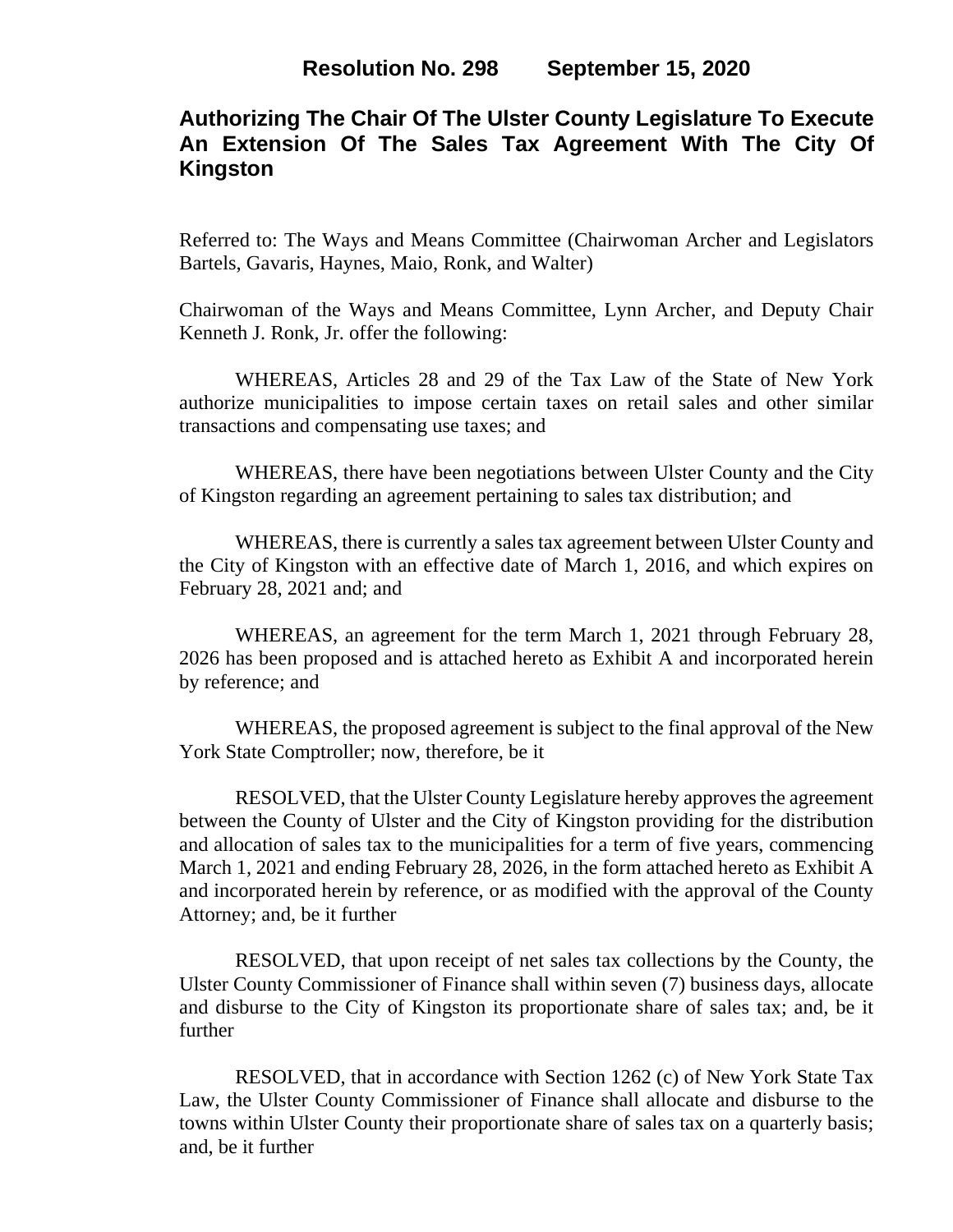### **- Page 2 -**

### **Resolution No. 298 September 15, 2020**

# **Authorizing The Chair Of The Ulster County Legislature To Execute An Extension Of The Sales Tax Agreement With The City Of Kingston**

RESOLVED, that the Chair of the Ulster County Legislature is hereby authorized and directed to execute the above-mentioned agreement and any other documents necessary for implementation on behalf of Ulster County,

and move its adoption.

#### ADOPTED AS AMENDED BY THE FOLLOWING VOTE:

AYES: 22 NOES: 0 (Absent: Legislator Fabiano)

Passed Committee: Ways and Means on September 8, 2020

### FINANCIAL IMPACT: \$ 18,641,406 – 2020 BUDGETED SALES TAX FOR CITY AND TOWNS \$ 109,920,017– 2020 BUDGETED SALES TAX FOR COUNTY

Legislator Petit motioned, seconded by Legislator Ronk, to amend the Agreement to insert additional language as indicated in bold font as appended.

MOTION ADOPTED BY THE FOLLOWING VOTE:

AYES: 22 NOES: 0 (Absent: Legislator Fabiano)